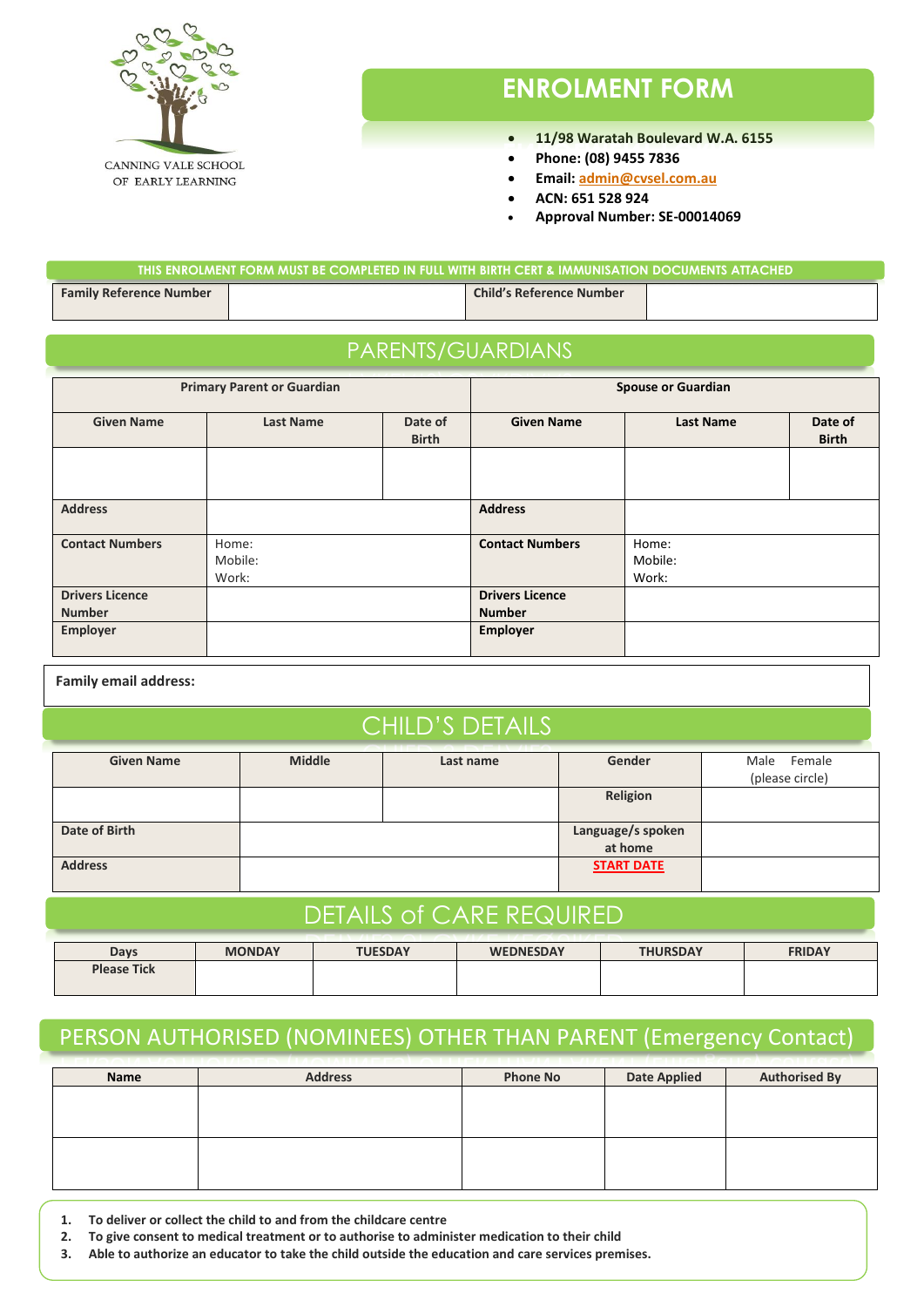# ADDITIONAL PARENTS/GUARDIAN DETAILS

| Name | <b>Phone Number</b> | <b>Date</b><br><b>Applied</b> | <b>Authorized By</b><br>(enrolling parent to sign to authorize) |
|------|---------------------|-------------------------------|-----------------------------------------------------------------|
|      |                     |                               |                                                                 |
|      |                     |                               |                                                                 |

**Details of Guardianship and custody terms of any specific custody or access provisions including child's residence or the child's contact with a parent or other person as per court order must be made available to the Centre to avoid any inconvience to all concerned.**

**Two separate enrolment forms will be required from each parent if they have different family reference numbers and are intending to pay for the child separately. A copy of the details of all custody terms or arrangements must be provided in WRITING for staff to adhere to.**

# MEDICAL INFORMATION - CONFIDENTIAL

| <b>Medicare No</b>          | <b>Ambulance Membership No</b> |  |
|-----------------------------|--------------------------------|--|
| <b>Family Doctor's Name</b> | <b>Phone No</b>                |  |
| <b>Address</b>              | <b>Private health cover</b>    |  |

**Medication (Prescribed and otherwise) cannot be administered by any of the Care Givers without parent or Parent's nominee's written permission. Forms are provided for this purpose. As an ongoing precaution, we request parents to inform the centre at once if your child develops any new allergies. Before entering Child Care a child must be fully immunised or provide a letter from the doctor in relation to this matter.**

## PRESENT HEALTH

| DOES YOUR CHILD HAVE: (please circle) |          |                                               |          |
|---------------------------------------|----------|-----------------------------------------------|----------|
| <b>Hearing disabilities</b>           | YES / NO | Any additonal needs                           | YES / NO |
| <b>Eyesight disabilities</b>          | YES / NO | Any behavioural issues                        | YES / NO |
| <b>Skin Disorder</b>                  | YES / NO | Is your child immunized (please provide copy) | YES / NO |
| Any specific                          |          |                                               |          |
| health/development                    |          |                                               |          |
| conditions (please specify)           |          |                                               |          |
|                                       |          |                                               |          |

# CULTURAL & RELIGIOUS NEEDS

| <b>Dietary</b>                      |  |
|-------------------------------------|--|
|                                     |  |
|                                     |  |
|                                     |  |
|                                     |  |
|                                     |  |
|                                     |  |
| <b>Cultural and religious needs</b> |  |
|                                     |  |
|                                     |  |
|                                     |  |
|                                     |  |
|                                     |  |
|                                     |  |

| <b>ALLERGIES &amp; ASTHMA</b> |           |  |  |  |
|-------------------------------|-----------|--|--|--|
|                               |           |  |  |  |
| Does your child have any      | YES or NO |  |  |  |
| allergies? If yes please      |           |  |  |  |
| specify here:                 |           |  |  |  |
| Does your child have          | YES or NO |  |  |  |
| asthma?                       |           |  |  |  |
| If yes please specify details |           |  |  |  |
| here:                         |           |  |  |  |

**If you answered Yes to any of the above you will need to provide an action plan from your doctor before your child can commence care.**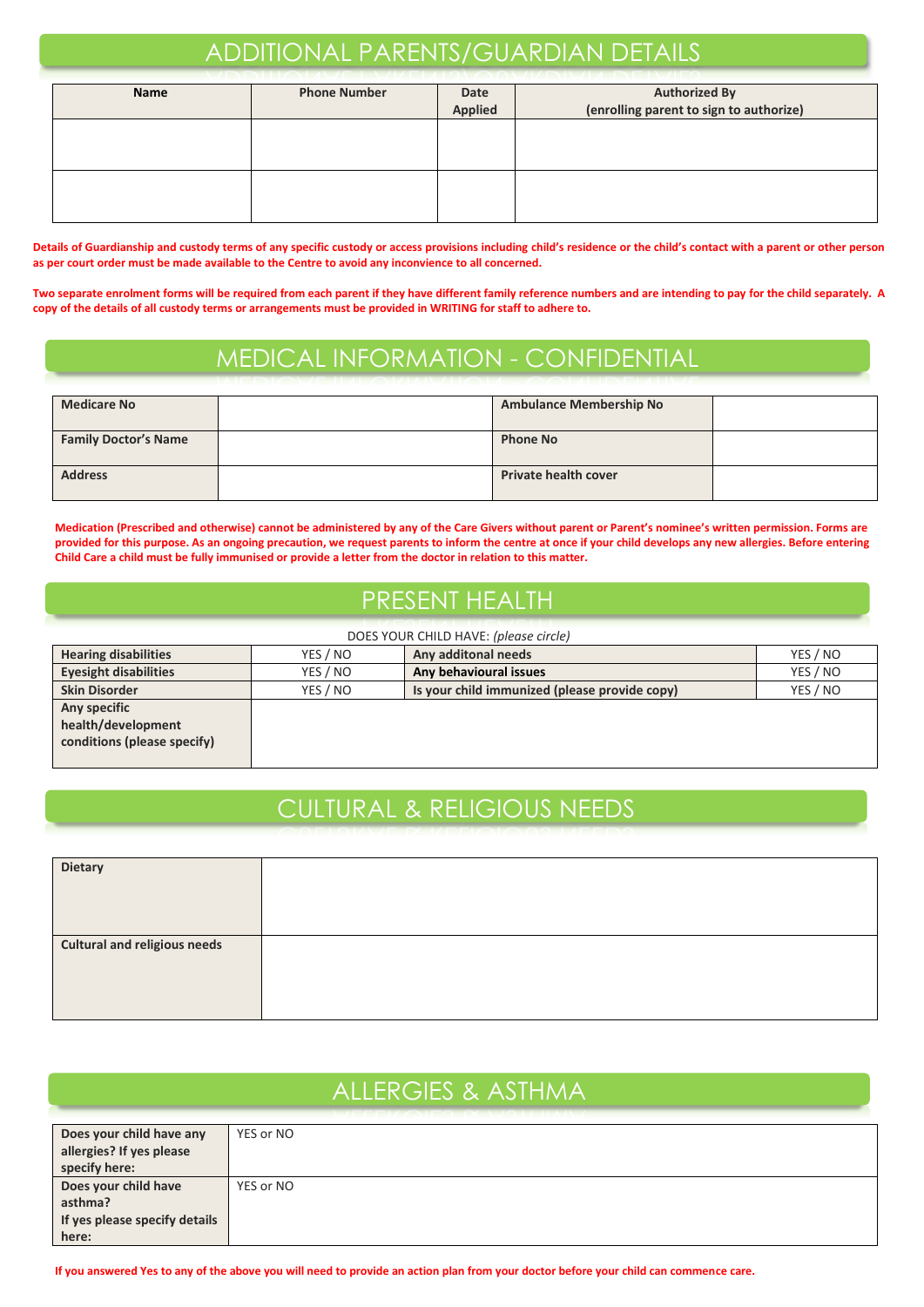### **Agreement & Consent to Terms & Condtions Must be signed**

**Child's Name: \_\_\_\_\_\_\_\_\_\_\_\_\_\_\_\_\_\_\_\_\_\_\_\_\_\_\_\_\_\_\_\_Date of Birth: \_\_\_\_\_\_\_\_\_\_\_\_\_\_\_\_\_\_\_\_\_\_\_** 

**Terms and Conditions**

#### **Emergencies**

In the event of an emergency, illness or accident while in our care (when the Centre is unable to contact the Parent / Guardian or the Authorised Contact/s), I / we give the staff at the centre consent to seek further Medical or Hospital attention for our child. Furthermore I / We agree under regulation 102, 161 of the Education and Care Service National Regulation 2012 to pay any expenses incurred for Medical treatment and for the child to be transported by ambulance.

#### **Administering of Paracetamol**

If my/our child presents with a fever above 39°C, I / We give permission for one dose of Paracetamol to be given. Verbal permission will still be sought but I/we agree for an executive decision to made to administer the Paracetamol in the event that we/the emergency contact person cannot be contacted. I/We understand however that the child will need to be collected ASAP.

#### **Administering of other Medication**

II/We understand that no over the counter medication except for in an emergency, will be able to be administered to any child while at the service. I/We accept that while a child is on antibiotics, they will not be able to attend the centre until they have completed the course, unless antibiotics have been prescribed as a precautionary measure post-surgery. The reason for antibiotics will need to be clearly stated in a letter by the doctor who has prescribed the medication.

#### **Permission for Publication**

I / We hereby give consent for our child's photograph to be used for the room programming, Centre display boards, Facebook, Website and newsletters.

#### **Permission for Observation**

I / We give permission for our child to be observed and photographed by centre staff, in order to document their learning.

#### **Payment of Fees**

I / We agree to maintain our fees as per the centre's fee policy. We will ensure our fees are kept up to date by making payments on the required day via Ezi-Pay as agreed with the Centre. I / We are aware that failure to pay due fees within 7 days may result in the cancellation of care at the Centre's option. Where an Ezi-Pay (direct debit) arrangement has been entered into, I/we authorize the centre to make withdrawals from my/our nominated account as specified in the Direct Debit Request Form, I/we acknowledge that this is the chosen method of payment collection by the centre and agree to its terms as stated in the terms & conditions on the direct debit request form. I/we acknowledge that such withdrawals may include amounts representing any arrears that are owed by me/us. I / We understand that any costs, including penalties, interest on outstanding amount together with collection agency costs incurred by the centre in collecting any arrears owed may be charged to my/our account.

**Permission for Evacuations and excursions**

I / We hereby give permission for our child to participate in regular evacuation drills. I / We understand that our child will be relocated from the Centre under the supervision of their Educators and centre staff to a safety zone for evacuation purposes. I/We give permission for our child to go on regular visits to Woodhouse Park (please see Authorisation form for more details in each room).

#### **Child Care Subsidy**

I / We understand that it is our responsibility to notify the Centre of our Customer Reference Numbers (CRNs).

I/We understand that if our child does not attend the centre during their last two weeks of care after providing 4 weeks written notice with the intention of terminating care, full fees will be charged, this is known as Cessation of Care. The outstanding money will be debited via Ezi-Pay.

#### **Sunscreen Application**

I/We agree to apply sunscreen on our child before arriving at the service each day. I/We give permission for staff to apply additional application of sunscreen during the day. I / We understand that the service may use a variety of SPF 30 sunscreen brands from time to time. If my child requires special sunscreen I/we agree to supply this product. I/We agree to dress our child in clothing that provides adequate sun protection during summer. I/we understand that there is a **NO HAT NO PLAY** Policy and will need to provide an approved sun safe hat (**not caps**), each day that our child attends.

#### **Centre Policies**

I / We acknowledge that the Centre Policies are always available to view in the foyer. I / We understand that any changes to these policies will be carried out where appropriate in consultation with us as Parents / Guardians and any changes to these policies will be documented and updated in the policy and procedure file.

#### **Fees for Public Holidays & Sick Days**

I / We understand that **Public Holidays & sick days are charged at the normal daily fee rate**. If your child is normally booked in for that day full rate will still apply. **No days** will be swapped or exchanged.

#### **Late Fees**

I / We understand that late fees will be charged if our child is not collected by the advertised closing time, and that no Child Care Support can be claimed for this fee. Late fees charged are as follows: \$4 per minute for each minute that your child has not been collected after 6pm closing time. At the discretion of management this fee can be increased to \$8 per minute for families that regularly collect their child after 6pm.

#### **Enrolment fee**

I / We understand that in order to reserve a spot for our child/ren, a two-week advance payment and a \$75 enrolment fee must be made on enrolment. This is a non-refundable payment if for any reason the child does not commence care.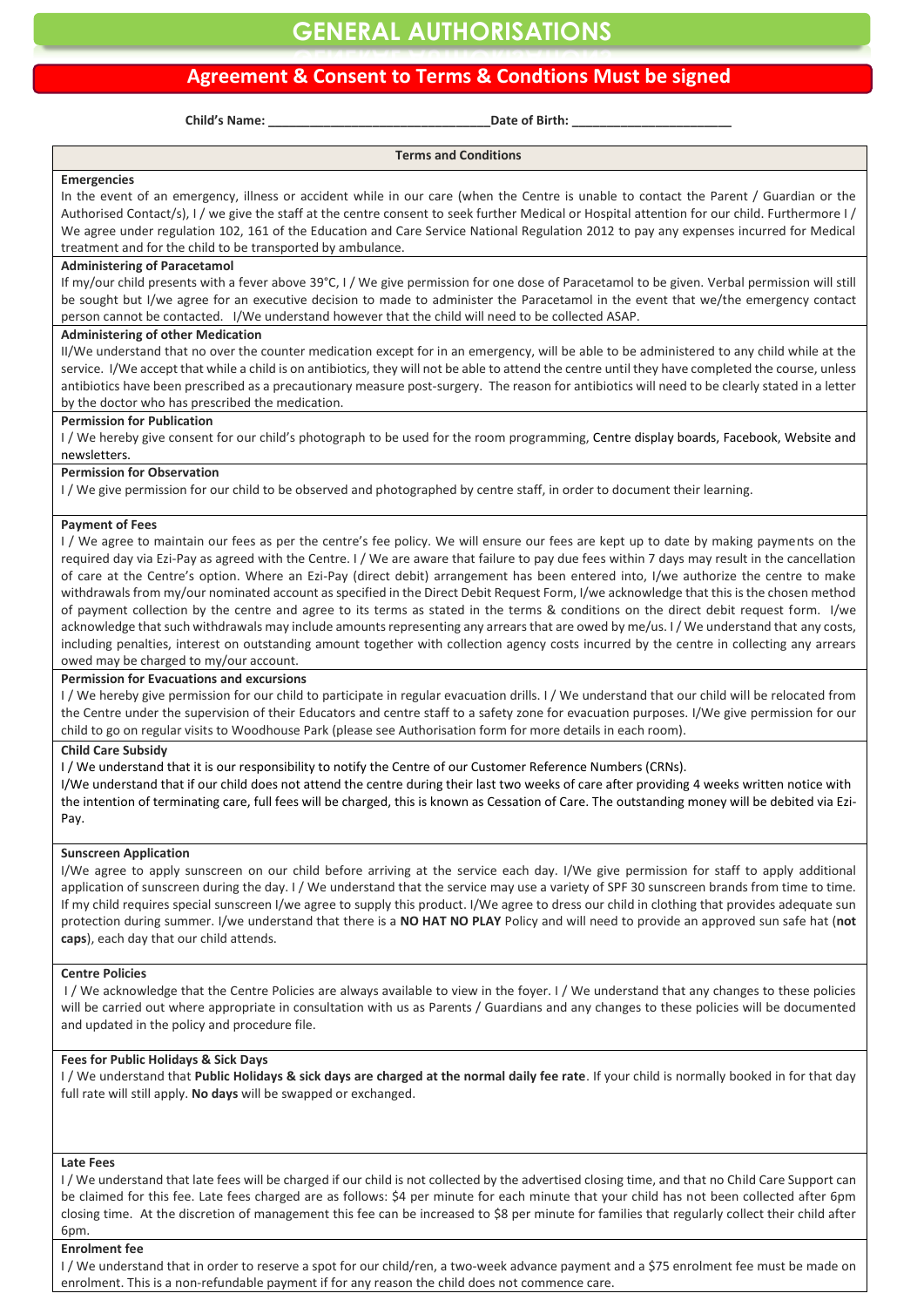#### **Priority of Access**

I / We understand that if our family falls under Priority Access we may be required to alter our days or give up our place in the Centre in order to provide a place for a higher Priority family according to the following Priority Access Guidelines and our Centre Policy: First Priority – children at risk or serious abuse or neglect; Second Priority – children whose parents satisfy the work, training and study guidelines specified by the Government; and Third Priority – all other children.

#### **Infectious Conditions & Other Health Issues / Clearance Certificates**

I / We understand that our child will be excluded from the Centre if they contract a contagious illness or condition and will not be accepted back into the centre without a 'clearance certificate' issued by a Medical Practitioner. I/We understand that if the child is sent home with a fever, diarrhoea or vomiting that they will be excluded for 24 hours after the last symptom, unless there are 2 or more cases then the exclusion period will increase to 48 hours.

#### **Allergies/other health issues**

I/We understand that our child`s photo and allergy/food intolerance information may be displayed in the centre to ensure all educators and staff are aware of our child`s health needs.

#### **Non -Immunisation**

I / We understand that if our child is NOT immunised in accordance with the Government requirements, they will not be able to be enrolled at our Centre without a supportive letter issued by a Medical Practitioner. I/We understand that our child will need to be monitored at home for 24 hours after an immunisation/vaccination for possible adverse reactions.

#### **Presence of Visitors and Volunteers**

I / We understand that occasionally the Centre may have visitors and/or volunteers assisting in the Centre. I / We consent to our child being in the presence of visitors and/or volunteers under the Centre Staff supervision.

#### **Confidentiality of Enrolment Records**

I/We understand that information in the child's enrolment record remains confidential unless necessary for the care or education of the child, to manage medical treatment, or where requested by the Education & Care Regulatory Authority, Child Protection or Police.

#### **Face Painting/Messy Play**

I/We agree to my child having their face painted on special occasions. I/We agree for our child to participate in messy play activities. **Children's Holidays**

I/We understand that we are entitled to 4 weeks of holiday rate per year, as per our child`s booking, This will apply only if I/we provide **2 weeks written** notice to management. This discount is only available to families that have attended for a period of three months or more. **No Public Holidays can be included in the Holiday Rate which will be charged at normal rates**.

#### **CCTV**

**The use of CCTV will be for management monitoring only. No parents will be allowed to view any footage or have recordings of footage due to confidentiality of children and staff alike.** 

**By signing this form, I/we declare and confirm**:

- **That it is an offence under Regulation 191 of the Education and Care Service National Regulations 2012 for giving any false or misleading information and documentation to the provider.**
- **That I / we are lawfully authorised in relation to the Child referred to in this Enrolment Form**
- **That I/we further state that all information, and documentation provided within this Enrolment Form is true and correct; and**
- **That I/we have read, fully understand and agree to comply with all terms and conditions listed above.**

|                              | Signature | <b>Date</b> |
|------------------------------|-----------|-------------|
| Primary<br>Parent/Guardian   |           |             |
| Secondary<br>Parent/Guardian |           |             |

# **INITIAL 2 WEEK ADVANCE PAYMENT**

| <b>Cash payment</b>  |  |
|----------------------|--|
| <b>Eft payment</b>   |  |
| Take out via Ezi Pay |  |

#### **How did you find out about our Centre? (***Please tick***)**

| Website                               | <b>FaceBook</b>        |  |
|---------------------------------------|------------------------|--|
| <b>Referral from Parent at centre</b> | Other (please specify) |  |